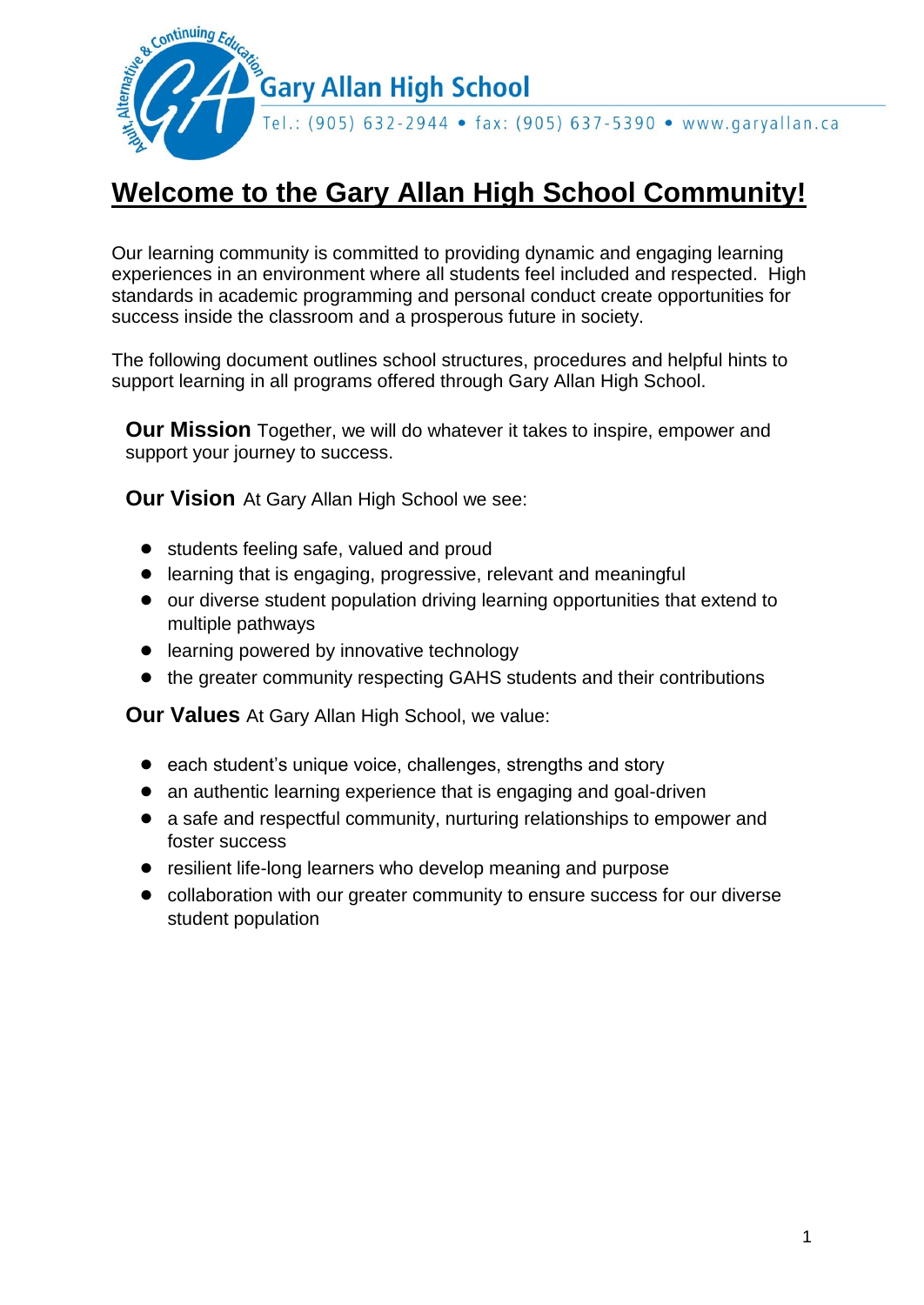

# **Gary Allan High School - Staff 2017-18**

# Leadership Team

| <b>Staff</b>                                                       | email              |  |
|--------------------------------------------------------------------|--------------------|--|
| Andrea Taylor - Principal                                          | taylora@hdsb.ca    |  |
| Jim Mackenzie - Vice Principal                                     | mackenziej@hdsb.ca |  |
| Derek Graham - Vice Principal                                      | grahamd@hdsb.ca    |  |
| John Gardiner - Site Head/Lead Teacher Oakville                    | gardinerj@hdsb.ca  |  |
| Hali Ruhl - Site Head/Lead Teacher Burlington                      | ruhlh@hdsb.ca      |  |
| Denise Spring - Site Head/Lead Teacher Milton                      | springd@hdsb.ca    |  |
| Denise Besworth - Site Head/Lead Teacher Halton                    | besworthd@hdsb.ca  |  |
| Terry-Lynn Hill - Head of Alternative Programs                     | hillt@hdsb.ca      |  |
| Matt Armstrong - Head of Special Education<br>armstrongma1@hdsb.ca |                    |  |
| Darryl Houghton - Head of BCP/Trailhead                            | houghtond@hdsb.ca  |  |

### **[Online Plus Program Staff](https://docs.google.com/spreadsheets/d/1wWpqFBxDoExC6BYVKk-1dL_PFSiJ999vDfvzKIW1iwc/edit?usp=sharing)**

### **Alternative Program Staff**

| Teacher               | Subject                  | <b>Site</b>         | email               |
|-----------------------|--------------------------|---------------------|---------------------|
| Aver, Leslie          | <b>Special Education</b> | Oakville            | averl@hdsb.ca       |
| Blonski, Dave         | <b>TREX</b>              | <b>Burlington</b>   | blonskid@hdsb.ca    |
| Corbin, Jon           | <b>STEP English/SS</b>   | <b>Halton Hills</b> | corbinj@hdsb.ca     |
| Balogh, Kylie         | <b>STEP English/SS</b>   | Milton              | baloghk@hdsb.ca     |
| Hilkewich, Jon        | <b>STEP Math/Sci</b>     | Milton              | hilkewichj@hdsb.ca  |
| Little-Plante, Sandra | <b>STEP Math/Sci</b>     | <b>Burlington</b>   | littleplans@hdsb.ca |
| Joe Prokopec          | <b>STEP Math/Sci</b>     | Oakville            | prokopecj@hdsb.ca   |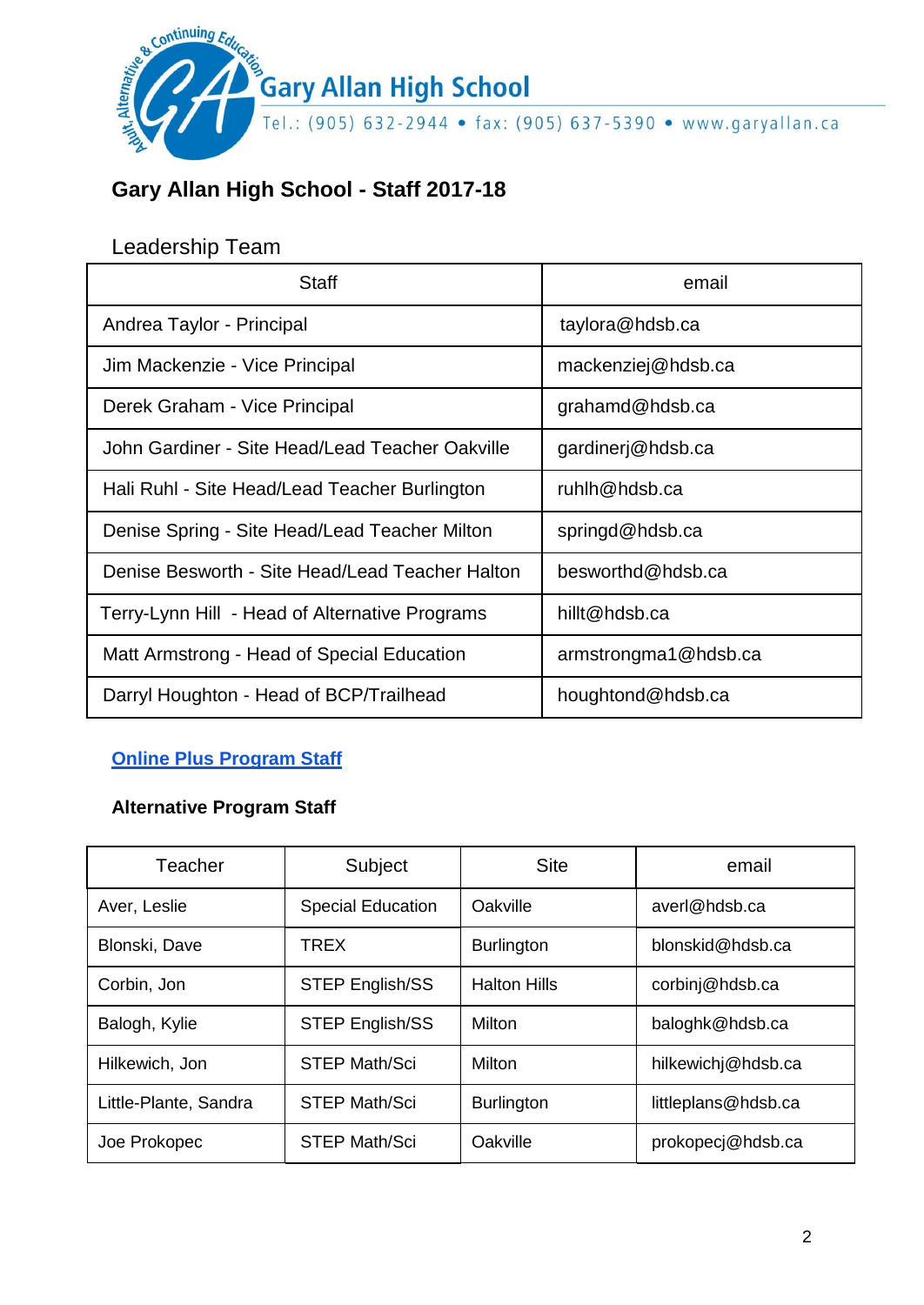

| MacFarlane, Doug    | Spec Ed                | Milton/Halton Hills | mcfarlaned@hdsb.ca   |
|---------------------|------------------------|---------------------|----------------------|
| McLeod-Casey, Tammy | <b>STEP English/SS</b> | Oakville            | mcleodcaseyt@hdsb.ca |
| Pietriousti, Dave   | <b>STEP English/SS</b> | <b>Burlington</b>   | pietrioustid@hdsb.ca |
| Stansell, Kristen   | <b>BCP/Trailhead</b>   | <b>BCP</b>          | stansellk@hdsb.ca    |
| John Bartholomew    | <b>STEP Coop South</b> |                     | bartholomewj@hdsb.ca |

### **School Schedule**

#### **Online Plus - Adult Education**

| Monday    | $9:00$ a.m. $-3:35$ p.m. |
|-----------|--------------------------|
| Tuesday   | $9:00$ a.m. $-3:35$ p.m. |
| Wednesday | $9:00$ a.m. $-3:35$ p.m. |
| Thursday  | $9:00$ a.m. $-3:35$ p.m. |
| Friday    | $9:00$ a.m. $-3:35$ p.m. |

### **Alternative Program (SCORE/STEP) Hours**

| Period One   | $9:00$ a.m. $-10:15$ a.m. |                            |
|--------------|---------------------------|----------------------------|
| Period Two   | 10:20 a.m. - 11:35 a.m.   |                            |
| Period Three | 11:40 a.m. - 12:18 a.m.   | Lunch during Period 3 or 4 |
| Period Four  | 12:18 a.m. - 12:58 p.m.   |                            |
| Period Five  | $1:00$ p.m. $-2:15$ p.m.  |                            |

# **School Closures**

Information about school/site closures due to inclement weather or other special circumstances can be accessed [HERE](https://www.hdsb.ca/parents/Pages/Bus-Cancellation-and-School-Closure-%E2%80%93-Inclement-Weather.aspx)

### **Important Dates**

[School year Calendar](https://www.hdsb.ca/Documents/school-year-calendar.pdf)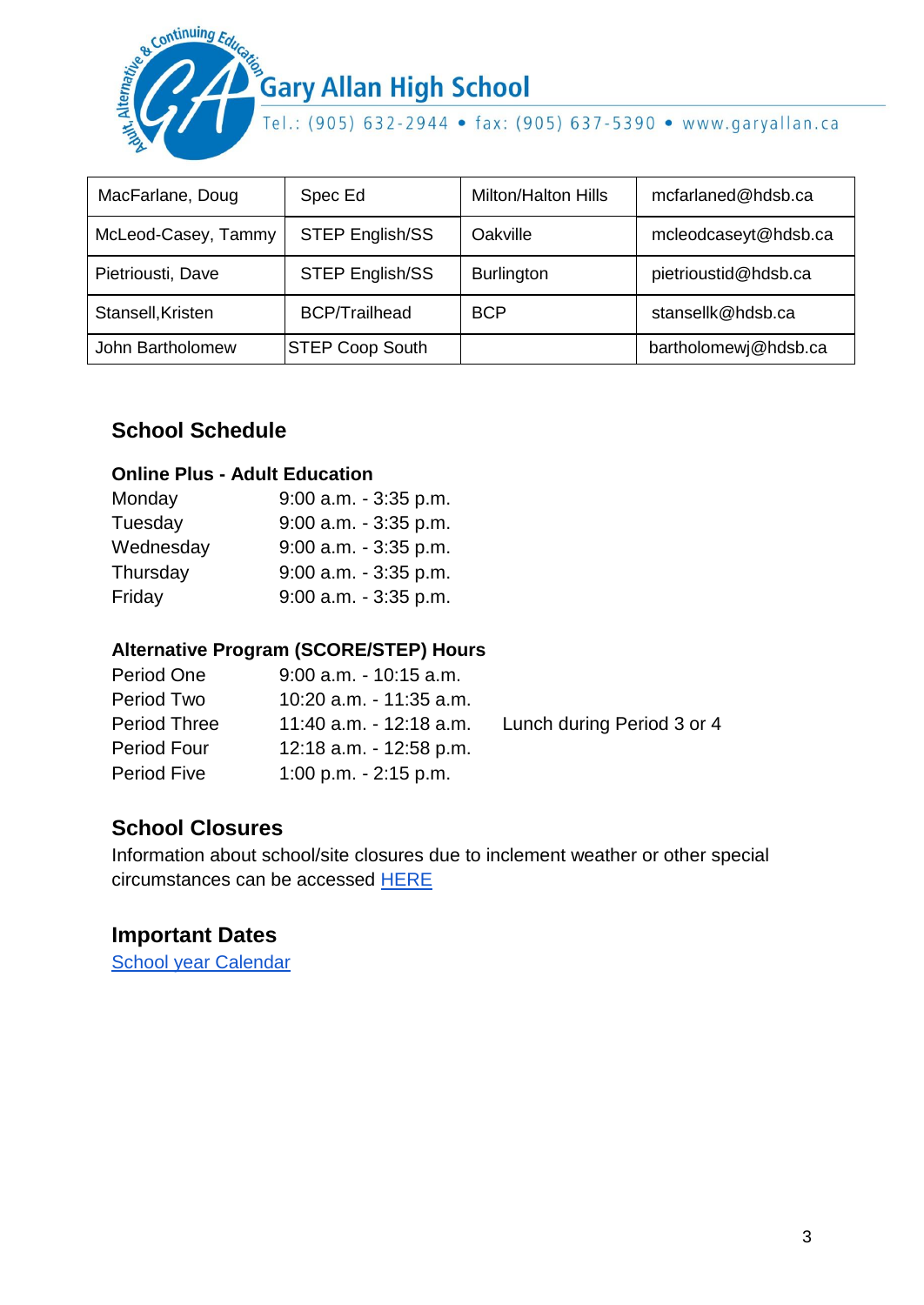

### **Support Services (Guidance, Special Education and Student Success)**

All students are encouraged to explore their future education and career/life plans in our Guidance office. Guidance counsellors are available to support students with their individual pathway plans by providing the following services:

- Education and course planning
- Post-secondary pathway planning
- Career/Life planning
- Elementary to Secondary Transition
- Work/Youth Opportunities
- Community Involvement and Volunteering opportunities
- Liaise with community agencies
- Individual Counselling
- Students may drop-in (pending availability) and/or may make an appointment with our counsellors.
- Course change requests (Note: All course change requests will be considered along with class sizes and pathway plans. Students must attend their current course(s) until a change request is approved and completed. Any course change for students under 18 years of age requires parent's/guardian's permission via signature.

Our Special Education Services staff works with students and teachers to empower and assist students to realize their academic and personal goals. Students and parents are welcome to consult with the Special Education Services staff, who offers the following services:

- Resource Support Program
- Assessment and Identification Program
- Support for Identified Students Coordination of Program and Counseling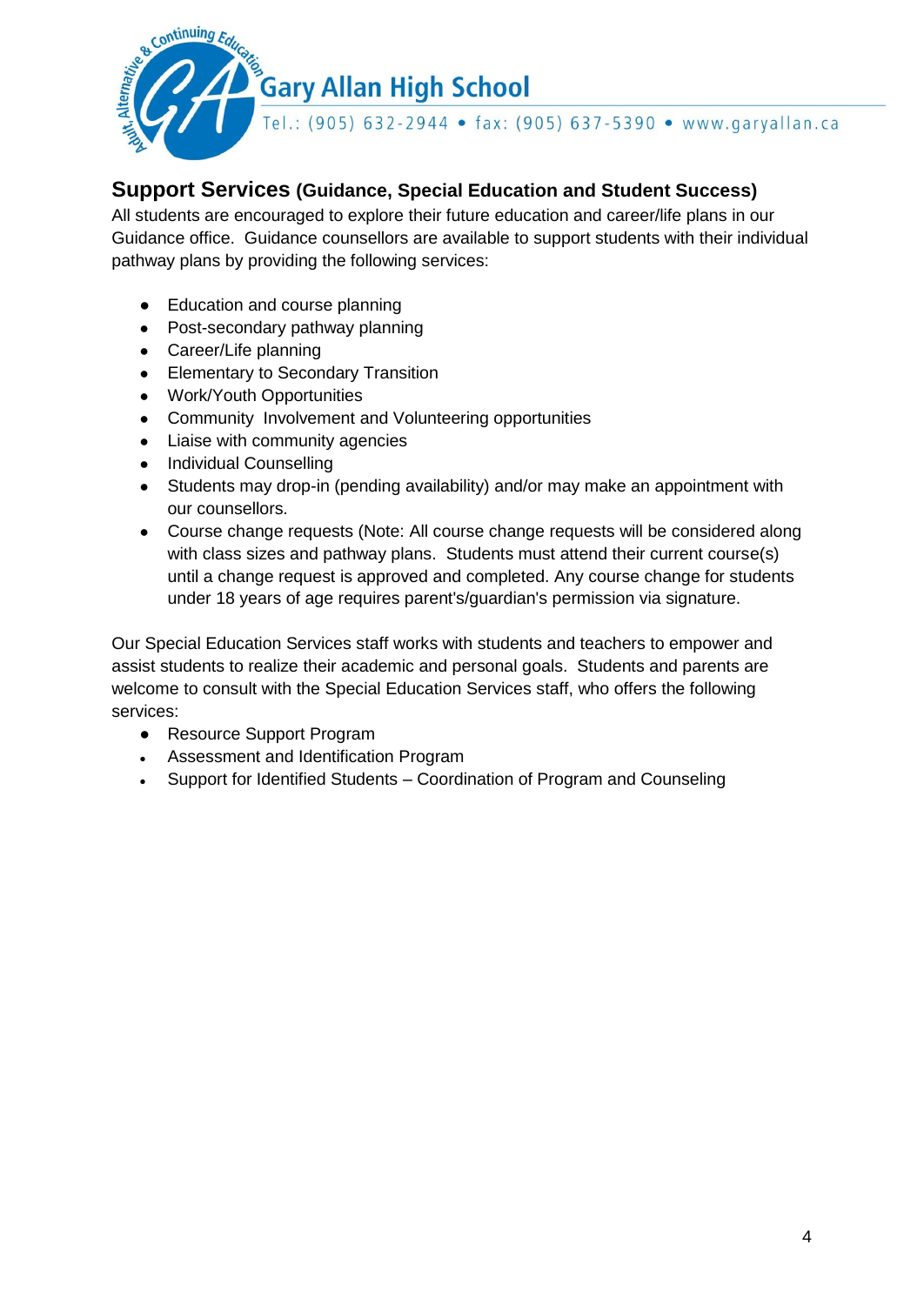**Gary Allan High School** 

# **Code of Conduct**

Continuing Ed

"When staff, students and parents work together to create safe, caring, equitable and inclusive schools, it has a powerful impact on the climate of the school. Each partner has an important contribution to make toward the establishment of a positive school climate in which all members of the school community feel safe, included, accepted, and actively promote positive behaviours and interactions". (HDSB Code of Conduct)

| The school's                                                                                                                                                                                                                                                                                                                                                                                                                                                                                                                                                                                                                                                                                                                                                                                                                                                                                                | The student's                                                                                                                                                                                                                                                                                                                                                                                                                                                                                                                                                                              | The parent's                                                                                                                                                                                                                                                                                                                                                                                                                                                                                                                                                                                                                                       |
|-------------------------------------------------------------------------------------------------------------------------------------------------------------------------------------------------------------------------------------------------------------------------------------------------------------------------------------------------------------------------------------------------------------------------------------------------------------------------------------------------------------------------------------------------------------------------------------------------------------------------------------------------------------------------------------------------------------------------------------------------------------------------------------------------------------------------------------------------------------------------------------------------------------|--------------------------------------------------------------------------------------------------------------------------------------------------------------------------------------------------------------------------------------------------------------------------------------------------------------------------------------------------------------------------------------------------------------------------------------------------------------------------------------------------------------------------------------------------------------------------------------------|----------------------------------------------------------------------------------------------------------------------------------------------------------------------------------------------------------------------------------------------------------------------------------------------------------------------------------------------------------------------------------------------------------------------------------------------------------------------------------------------------------------------------------------------------------------------------------------------------------------------------------------------------|
| responsibility:                                                                                                                                                                                                                                                                                                                                                                                                                                                                                                                                                                                                                                                                                                                                                                                                                                                                                             | responsibility:                                                                                                                                                                                                                                                                                                                                                                                                                                                                                                                                                                            | responsibility:                                                                                                                                                                                                                                                                                                                                                                                                                                                                                                                                                                                                                                    |
| • Provide a safe, caring,<br>equitable and inclusive learning<br>environment free from<br>distractions • Teach and model<br>positive behaviour and good<br>citizenship • Teach acceptance<br>of and respect for others •<br>Foster open, honest<br>communication • Help students<br>work to their full potential and<br>develop their sense of self-<br>worth • Maintain consistent<br>standards of behaviour for all<br>students • Integrate bullying<br>prevention strategies<br>throughout the curriculum in<br>daily classroom teaching and<br>school activities • Notify<br>parents of students who have<br>been harmed, and students<br>who are believed to have<br>caused harm • Provide support<br>for students who have been<br>harmed, students who have<br>witnessed harmful behaviours<br>and students who have caused<br>harm • Prepare students for the<br>full responsibility of citizenship | • Practice honesty and integrity<br>• Exercise self-control and self-<br>discipline • Refrain from<br>bringing anything to school that<br>may compromise the safety of<br>others • Come to school<br>prepared, on time, and ready to<br>learn • Be engaged in the<br>school community . Show<br>respect for self, others and<br>school property • Treat others<br>with kindness and dignity •<br>Report real or perceived<br>bullying incidents to an adult or<br>school staff member • Report<br>activities motivated by bias,<br>prejudice or hate to an adult or<br>school staff member | Understand the Board Code of<br><b>Conduct and Provincial Code</b><br>of Conduct • Encourage and<br>assist your child in following the<br>rules of behaviour • Encourage<br>and assist your child to attend<br>school regularly and on time .<br>Show an active interest in your<br>child's academic and social<br>development • Talk with your<br>child about how they can<br>contribute to keeping their<br>school a safe and inclusive<br>place • Communicate regularly<br>with your child's school • Be a<br>positive role model for your<br>child • Assist your school's staff<br>in dealing with disciplinary<br>issues involving your child |

# **Progressive Discipline and Restorative Practices**

Progressive Discipline is a whole school approach using a continuum of interventions, supports and consequences that include opportunities for reinforcing positive behaviour and helping students make good choices. In order to address inappropriate behaviours, staff at Gary Allan High School use **Collaborative Problem Solving** for early and ongoing prevention and intervention strategies and **Restorative Practices** as a supportive measure to help students learn from their choices, nurture relationships and build an overarching sense of community.

[Access the HDSB Student Code of Conduct here](https://www.hdsb.ca/students/Pages/Safe%20and%20Accepting%20Schools/Code-of-Conduct.aspx)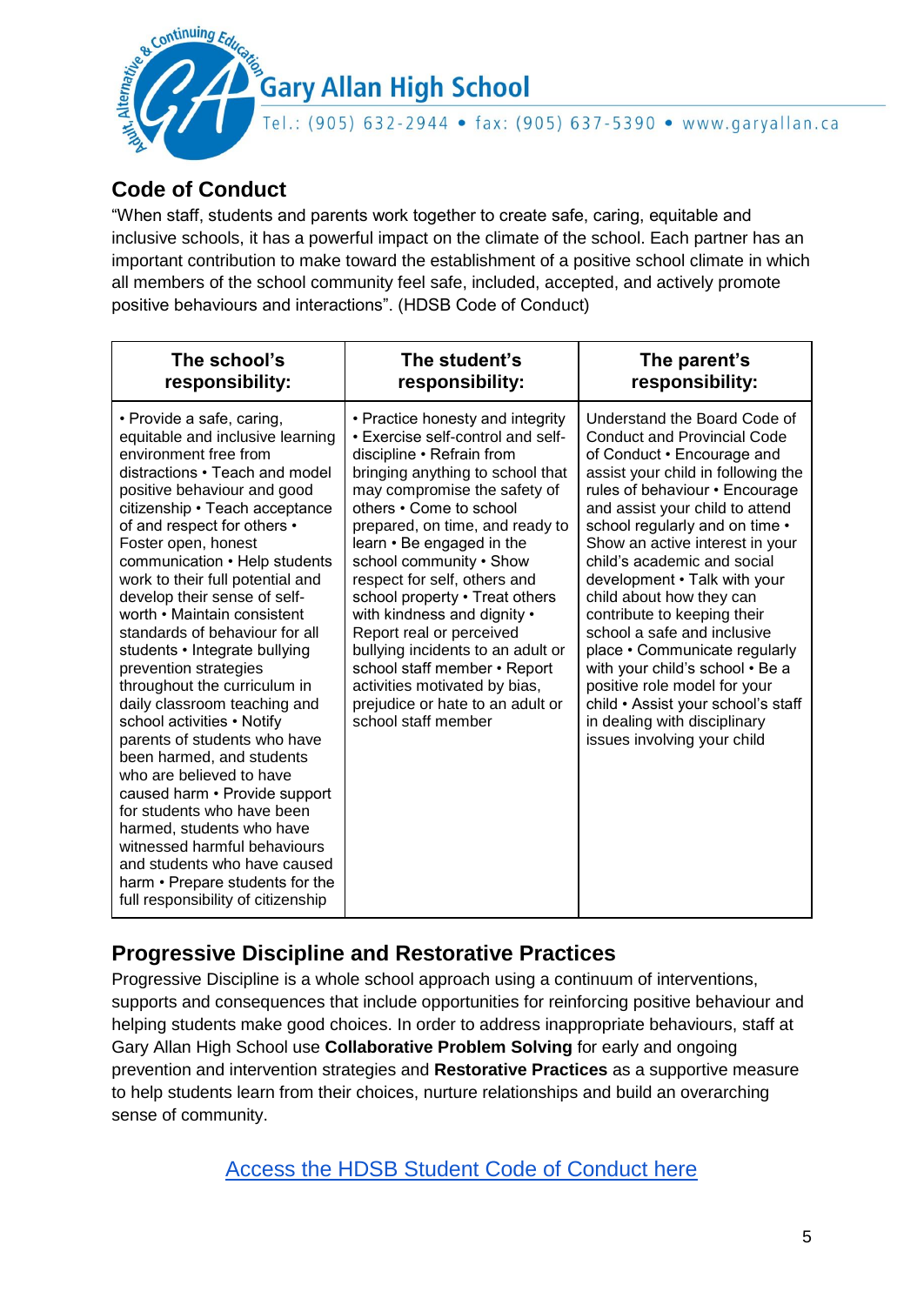

Tel.: (905) 632-2944 • fax: (905) 637-5390 • www.garyallan.ca

### **Bullying, Equity, Diversity and Safe Schools**

Gary Allan High School is committed to providing all students with a safe, caring and inclusive learning environment free from bullying and harassment. A positive and inclusive school environment is essential for students to succeed. Staff, students, parents and community partners have a part to play in making our schools safer.

Access information about the HDSB's Bullying Awareness and Prevention policy [HERE.](https://www.hdsb.ca/parents/Pages/Safe%20and%20Accepting%20Schools/Bullying-Prevention-and-Awareness.aspx)

Report Bullying [Here](https://reportbullying.hdsb.ca/)

Continuing Ed

#### **Attendance**

Education is a shared responsibility within our school community. Regular school attendance provides students with the best opportunity for being academically successful. Students are expected to attend all of their classes and to arrive on time. All late arrivals and early dismissals must be reported to the school (by a parent/guardian if U18)

|                          | <b>Responsibilities</b>                                                                                                                                                                                                                                                                                                                                                                                   |
|--------------------------|-----------------------------------------------------------------------------------------------------------------------------------------------------------------------------------------------------------------------------------------------------------------------------------------------------------------------------------------------------------------------------------------------------------|
| <b>Students</b>          | • to be at school and in class on time                                                                                                                                                                                                                                                                                                                                                                    |
| <b>Parents/Guardians</b> | to report daily student absences (e.g., illness, appointment,<br>bereavement, vacation) to the classroom teacher<br>• to provide a note for their child when he/she signs-in from<br>appointments or signs-out for appointments<br>to inform teachers of upcoming extended absences<br>$\bullet$<br>Parents track your child's attendance HERE (note: student number is<br>$\bullet$<br>needed for entry) |

#### **Medical documentation is required when students are absent from a course for longer than 15 consecutive days.**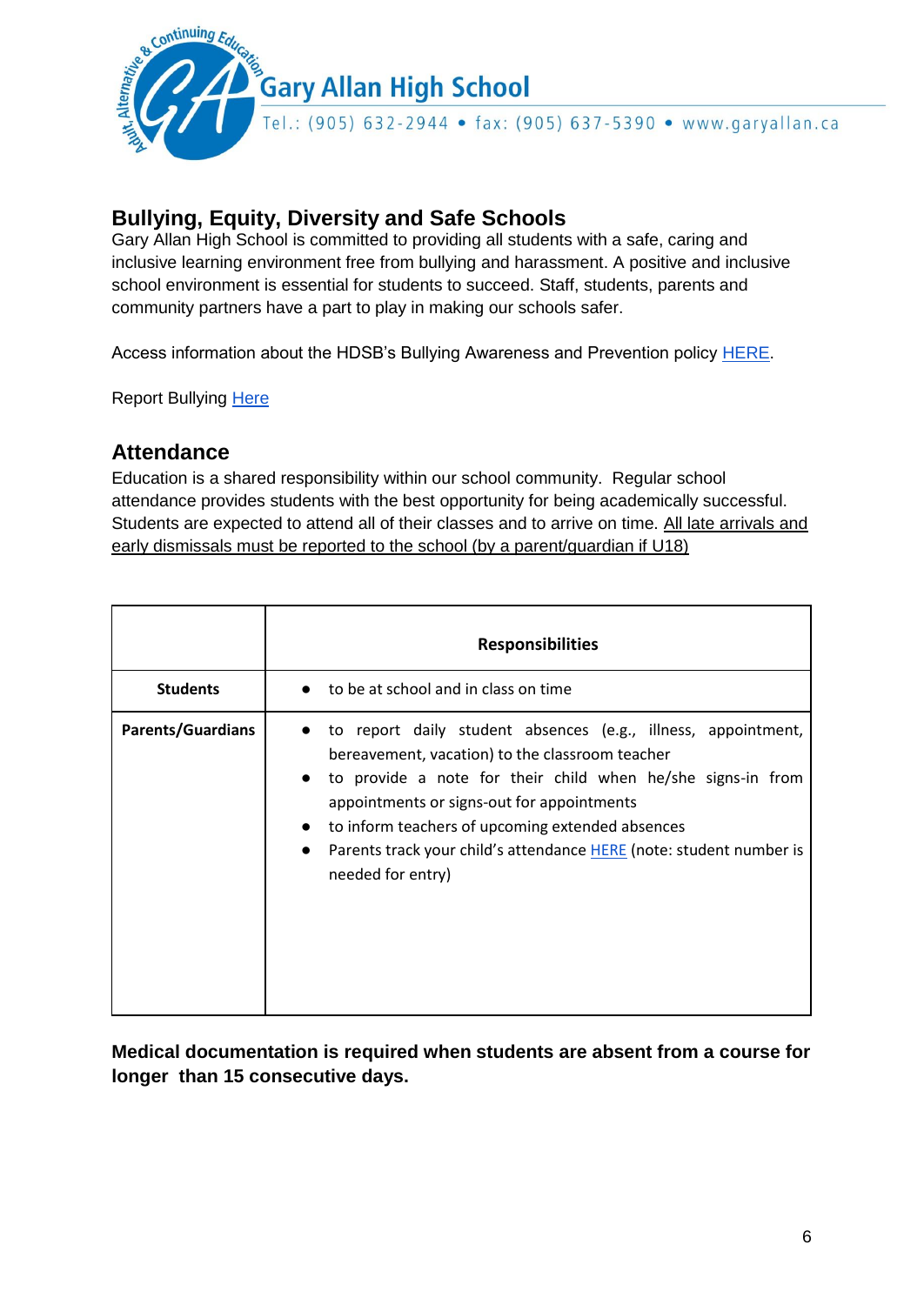

Tel.: (905) 632-2944 • fax: (905) 637-5390 • www.garyallan.ca

# **Assessment, Evaluation and Reporting**

#### **Managing Deadline Expectations (Lates, missed assignments)**

*Students are responsible for providing evidence of their learning within established timelines.* Due dates for assignments and the scheduling of tests will be communicated well in advance to allow students to schedule their time. Students who are unable to follow an agreed upon timeline are expected to demonstrate their responsibility and organizational skills by discussing with their teacher the challenges they are facing as far in advance of the deadline as possible. Marks may be deducted if, after intervention and support, work is still not submitted according to subsequent due dates.

#### **Academic Honesty**

& Continuing Edu

Plagiarism and other forms of academic dishonesty are very serious offences. Students are expected to be honest in all their academic endeavours. Cheating on a test or examination includes:

- communicating with another student
- non-authorized use of electronic devices (ie. Cell phones, iPods etc.)
- copying another student's paper
- bringing in or referring to prohibited materials

A research paper or assignment should be original work. It is dishonest to:

- submit, as your own, work which is another person's or to which another has contributed substantially (teachers will advise you as to which assignments may be done with another person or a group)
- submit an article or excerpt from an article that you have downloaded from the Internet without stating the source
- incorporate the words or ideas of another into your assignment without stating the source (plagiarism)
- cite references not used or falsify references
- submit work previously used in another class without referencing it

Consequences for not meeting these academic standards of meeting due dates and expectations of academic honesty may include:

- Reporting the issue to parents / guardians
- Requiring the student to complete an alternative assignment
- Mark deduction of 5% per day
- Assigning a "zero" for an assignment not completed prior to an agreed upon closure date
- **Suspension**

Access a link to the complete HDSB policies and administrative procedures for "Lates and Missed Assignments", for "Cheating and Plagiarism" [HERE.](https://www.hdsb.ca/our-board/Policy/AssessAndEvalPracticesGr7-12.pdf#search=Cheating%20and%20%20Plagiarism)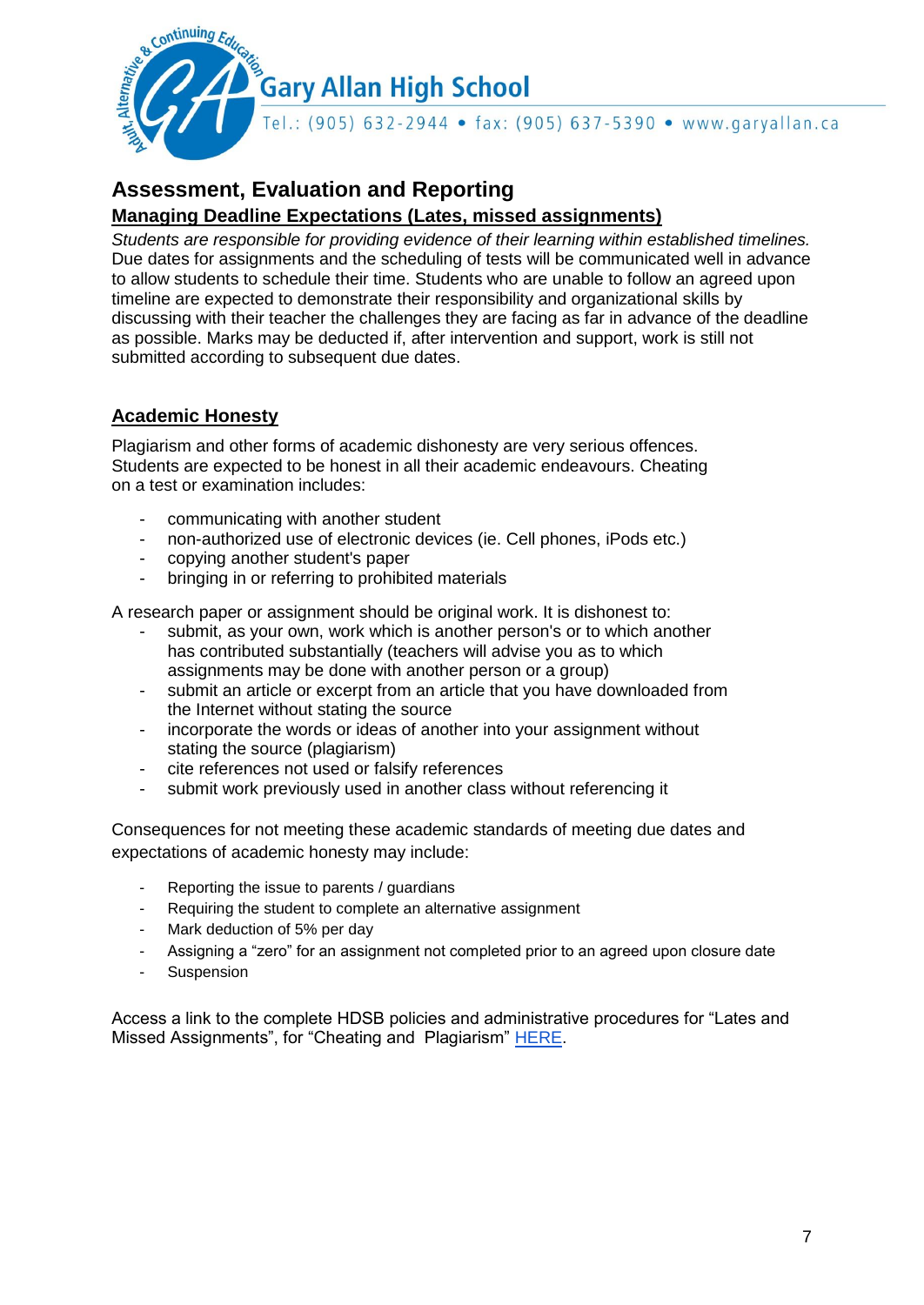

### **Reporting Timelines**

| <b>Reporting Timelines</b>                                               | <b>All Programs</b>                                                                                                                             |
|--------------------------------------------------------------------------|-------------------------------------------------------------------------------------------------------------------------------------------------|
| October and March – Fifth Week of<br><b>Semester Reports</b>             | All grade 9 students receive an electronic progress<br>report.                                                                                  |
| Note: No overall grade is reported<br>at this early stage of the course. | Only students in grades 10-12 who are experiencing<br>difficulty (with early marks below 60%) receive an<br>electronic report.                  |
| <b>November and April</b><br><b>Mid-Semester Report</b>                  | All students receive a formal report with a mid-<br>semester grade, and learning skills and work habit<br>evaluations.                          |
| <b>December and May</b><br><b>Fifteenth Week of Semester</b>             | Only students who are achieving grades of 60% or<br>less receive a report electronically outlining the steps<br>required to be more successful. |
| <b>February and June</b><br><b>End of Semester Report</b>                | All students receive a formal report with a final grade,<br>learning skills and work habits evaluations.                                        |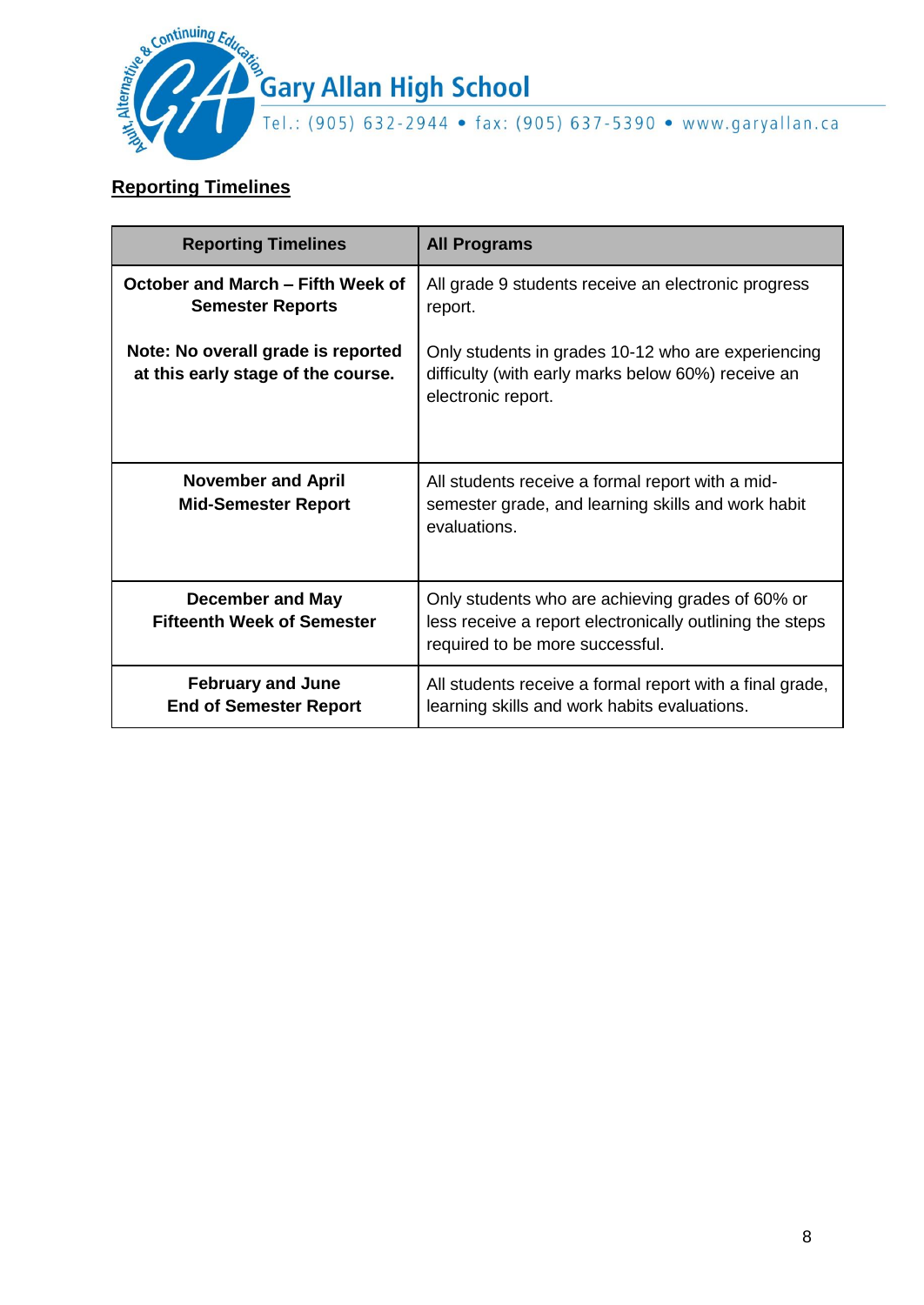

# **BRING IT!! (Information Technology and Electronic Devices)**

With the wireless network available virtually everywhere in our school community, we encourage the use of this technology to enhance learning. Our programs use blended learning (teacher and student interaction with technology in the classroom) as well as forums beyond the school's walls including opportunities for e-learning with some courses. Promoting student engagement, innovative instructional practices, and positive student outcomes are supported through a learning environment that embraces technology. This framework introduces the norms for a positive environment as we embrace and encourage people to … *BRING IT.*

#### **However:**

- the use of electronic devices within the HDSB is a privilege not a right
- teachers should implement clear rules for the restriction of electronic devices during class-time for non-learning purposes
- students who violate such rules will lose privileges and be subject to other consequences consistent with Progressive Discipline and Safe Schools Legislation
- Students are advised that they bring these items to school at their own risk.The school and the HDSB are not responsible for loss or damage to electronic devices.

To learn more about Digital Citizenship and the Board's policies and procedures about Information Technology in Schools click [HERE.](https://www.hdsb.ca/parents/Pages/Technology%20%26%20You/Digital-Citizenship.aspx)

# **Dress Code**

As a learning community, our goal is to provide a positive school climate where all students can focus on learning in a safe, respectful and enjoyable environment. Aligned with School Board policies, our Dress Code seeks to strike a balance between individual expression and the expectation of society for appropriate attire in an academic and professional setting.

- Everyone should dress appropriately for a learning environment.
- To encourage a distraction free learning environment, revealing and provocative clothing is not permitted.
- Hats are to be removed each morning during the playing of the national anthem, during formal assemblies, and in classes where directed by staff.
- For reasons of safety and sanitation, shoes must be worn at all times.
- Clothing or accessories with drug or alcohol images or overtones are not permitted.
- Gang-related, hate-related, racist, sexist, or homophobic statements, symbols and/or images are not permitted on clothing or as accessories
- Officially recognized religious headgear is permitted to be worn in the school at all times.
- Participation in technical, laboratory, arts, and physical education programs may require special considerations for dressing safely.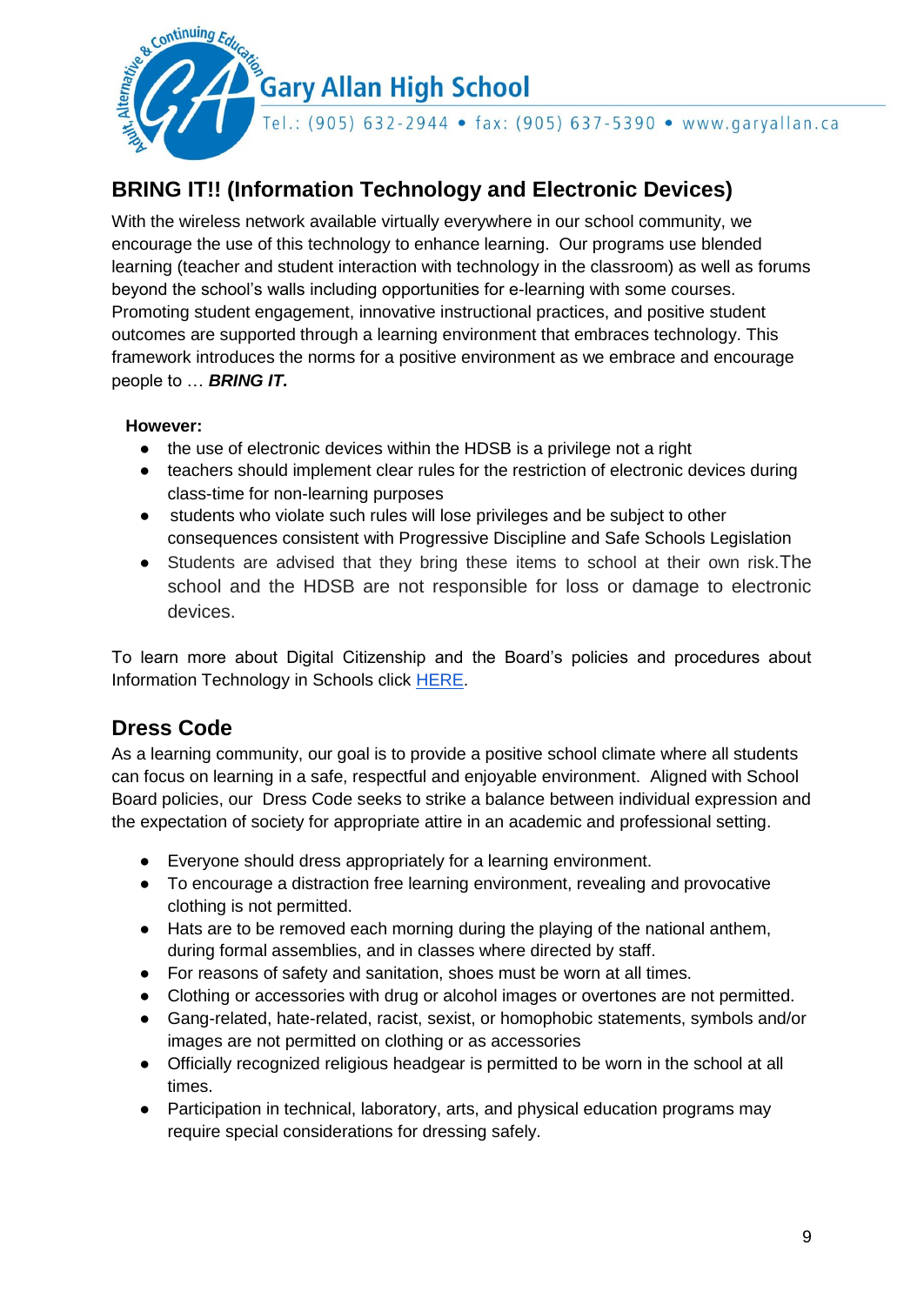

Students who do not meet Dress Code standards may be asked by a teacher or administrator to change or reverse the inappropriate items or to borrow an alternate piece of clothing from a friend. Unwillingness to cooperate will be considered an act of defiant, oppositional behaviour as outlined in the code of conduct. Repeated dress code violations may result in suspension.

#### **Some examples of inappropriate attire:**

- Visible undergarments (including undershirts worn as t-shirts)
- Revealing clothing such as strapless, backless, transparent/see-through, halter tops, tube tops, short shorts or miniskirts
- Clothing that reveals midriffs or buttocks (including clothing that is torn in revealing places)

### **Food For Thought**

Continuing Edl

Gary Allan High School does not offer cafeteria service. Snacks are available through our Food For Thought program. All food available through the Food For Thought program is compliant with PPM 150 nutritional standards and Food Risk Reduction Strategies according to Sabrina's Law. Students may use locker bay area and provided tables and chairs to eat during lunch if needed.

# **Field Trips**

Students will have the opportunity to participate in field trips as a supplement to the curriculum for their courses to enhance and enrich their in-school learning. When on a field trip, students are "ambassadors" of Gary Allan High School and are expected to conduct themselves in a manner that promotes a positive image of the school and its students. Specifically, students are expected to comply with the Code of Student Behaviour and School Bus regulations. Students may be denied the privilege of going on trips for such reasons as unacceptable behaviour on a previous trip.

### **Permission Forms**

Students who are participating on field trips or outings are required to submit a permission form to their teacher or staff advisor in advance of the trip. Students will be denied an opportunity to participate if the form is not submitted before the trip. We cannot accept verbal permission from a parent for school trips. Please ensure that field trips forms are returned with payment if necessary to the teacher coordinating the trip.

# **Fire Or Other Emergency**

Students will be required to evacuate the building during a fire drill or other emergency. The signal to evacuate will be the fire alarm. On hearing the alarm, students are to:

- leave the building in an orderly fashion by the designated exit routes
- assemble in the area designated by their teachers and remain there until advised that students and staff may return.

If you detect a fire, pull the closest fire alarm and exit the building. In any emergency, students are to follow the directions of staff members. It is a criminal offence to make a false alarm. Any student witnessing the pulling of an alarm station is asked to report it to the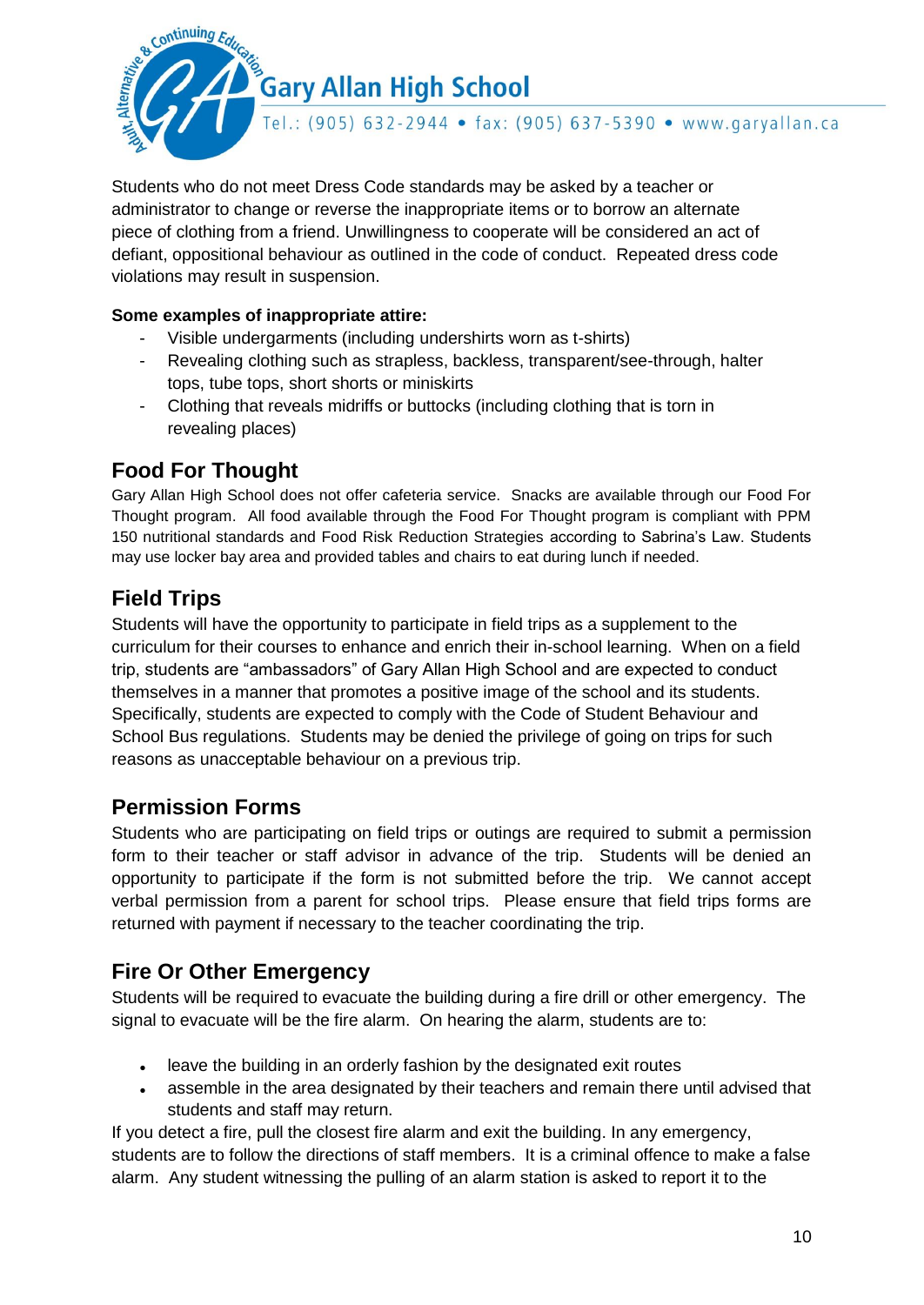

#### office. **First Aid And Health Concerns**

A student who becomes ill during the day should report to the office. The parent/guardian will be contacted, and, in most cases, the student will go home. If you are involved in an accident on school property or witness one, please report it to the office immediately. No medication is dispensed at the school. **If you have an identified health problem or allergy, please advise the main office and your teachers**.

There are a number of staff and students at Gary Allan High School with significant allergies and environmental sensitivities. The most common triggers for these are food, insect stings, and fragrances. Gary Allan is a nut and fragrance sensitive school community and we ask our users, both school community and public, to be sensitive to each others' allergies.

# **Parking and Parking Lot Use**

All drivers are expected to observe traffic signs. Parking spots are first come first served. Failure to comply with the regulations of the Highway Traffic Act may result in progressive discipline which could include the loss of driving privileges on School Board property.

### **Visitors**

School property is private property. We do not encourage student visitors from other schools.

Anyone who is not a registered student or a staff member must report to the office to receive permission to visit. A person who persists in "visiting" without cause or permission will be charged with trespassing.

# **Bicycles, Longboards, Skateboards and Roller Blades**

Bicycles are not permitted inside the building at any time. Students are encouraged to lock up their bicycle in a designated area. The school and the HDSB are not responsible for loss or damage to Bicycles, Skateboards, Longboards or Roller Blades brought to school. Students are advised that they bring these items to school at their own risk.

### **Valuables**

Students should not bring valuables to school as the school cannot be responsible for articles lost or stolen. Students should keep all valuables on their person at times.

# **Smoking**

The Smoke Free Ontario Act prohibits smoking in the building and on school grounds of this school. Non-compliance can result in a minimum fine of \$305.00 by the Tobacco Enforcement Officer employed by the Regional Municipality of Halton, as well as possible